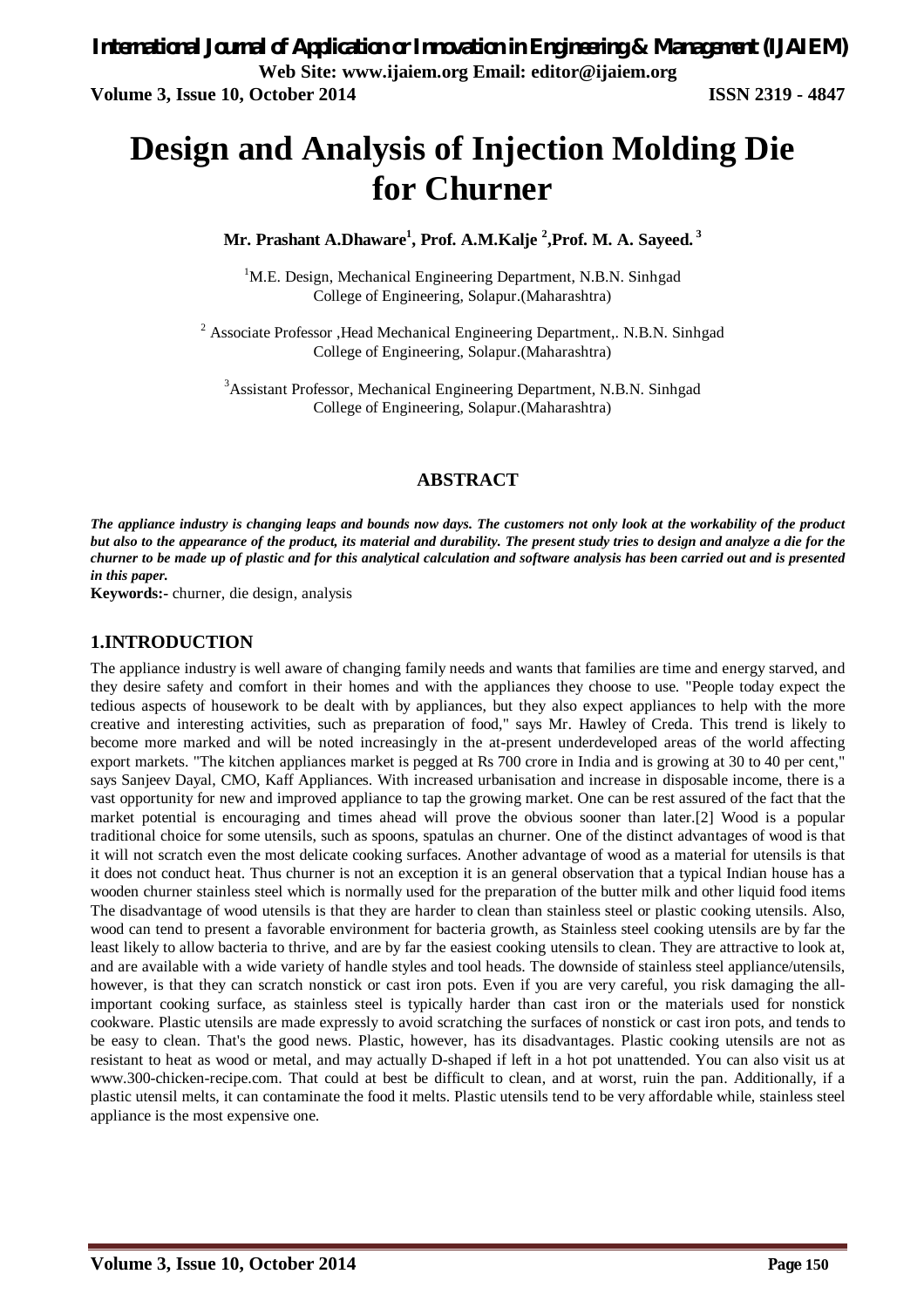## *International Journal of Application or Innovation in Engineering & Management (IJAIEM)* **Web Site: www.ijaiem.org Email: editor@ijaiem.org**

**Volume 3, Issue 10, October 2014 ISSN 2319 - 4847**



**FIGURE 1** Image of a Churner

## **2.RESEARCH METHODOLOGY**

After the identification of the problem and carrying out the extensive literature survey related to the existing technology for injection molding the research methodology is being discussed here. It includes the detail explanation of the design and modeling of the die, analysis of the die being designed and the comparison of the analytical and ANSYS results.

#### **Design and Modeling**

The first and the foremost step in the design is the idea generation. This is the step where we find different solutions to the problem of the work being carried out. From the literature review and the existing churner device the following concept based as shown in Figure 1 on the use of churner design is thought as the solution to the problem of the current work.





The selected design concept was modeled using the modeling software like CATIA V5 R19. The Figure 2 gives the image of a churner developed in the modeling software



**FIGURE 2** CATIA Model of a Churner

#### **Analysis**

The dimensions of the device being considered in the design are used. Having accurate dimensions of solid model is generated using CATIA V5 R19 and is imported to the ANSYS. The tetrahedral element is used for meshing the current model of the die as the mesh can be used to mesh very complex geometrical shapes also the element is less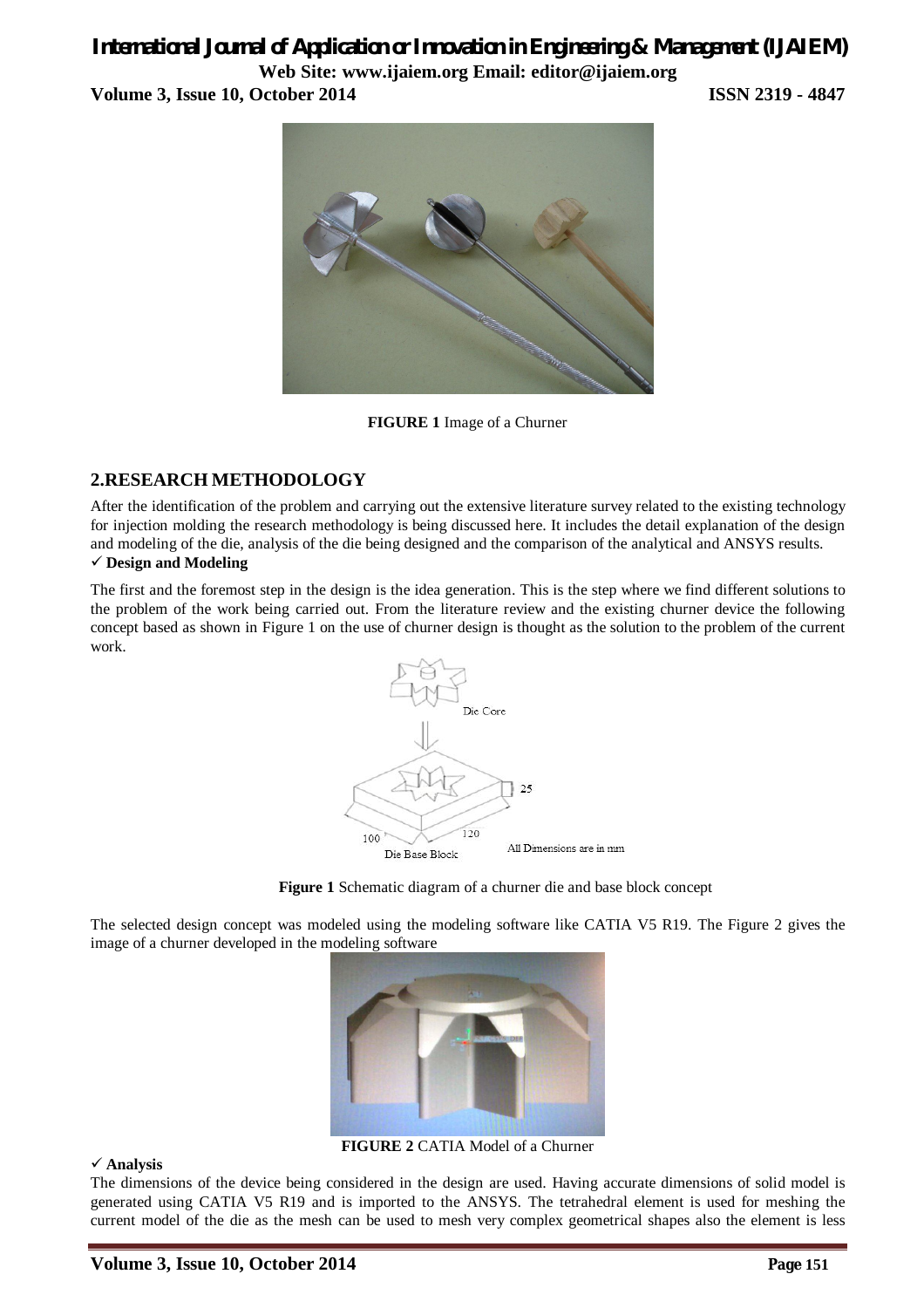## *International Journal of Application or Innovation in Engineering & Management (IJAIEM)* **Web Site: www.ijaiem.org Email: editor@ijaiem.org Volume 3, Issue 10, October 2014 ISSN 2319 - 4847**

sensitive to distortion The designed model is attached with a base plate for the ease of clamping. The same model is meshed for the analysis as shown in Figure 3 below.



**Figure 3** Meshed model of the churner die

This part discusses geometry generation used for finite element analysis, describes the accuracy of the model and explains the simplifications that were made to obtain an efficient FE model. Mesh generation is discussed. Using proper boundary conditions and type of loading are important since they strongly affect the results of the finite element analysis. Above mentioned FE model is used for static and thermal analysis of the die considering the boundary conditions.

#### **3.RESULTS AND DISCUSSIONS**

After the successful design and analysis of the parts it is required to match the analytical and FEM results in respect of stress. The following chapter deals with the ANSYS results along with the comparison between the results thus validating them. The stress obtained from the ANSYS is shown in the Figure 4. The Figure 5 shows the total deformation obtained during the analysis



**Figure 5** Deformation obtained in the die

The results obtained during the analytical calculations and ANSYS can be compared as shown in the table 1 Table 1 Comparison of the results

|                          | <b>Analytical</b> | <b>ANSYS</b> | Variation $(\% )$ |
|--------------------------|-------------------|--------------|-------------------|
| <b>Stress</b>            | 5.55              | 5.627        | ر                 |
| <b>Total Deformation</b> | 0.325             | 0.29741      | 8.6               |